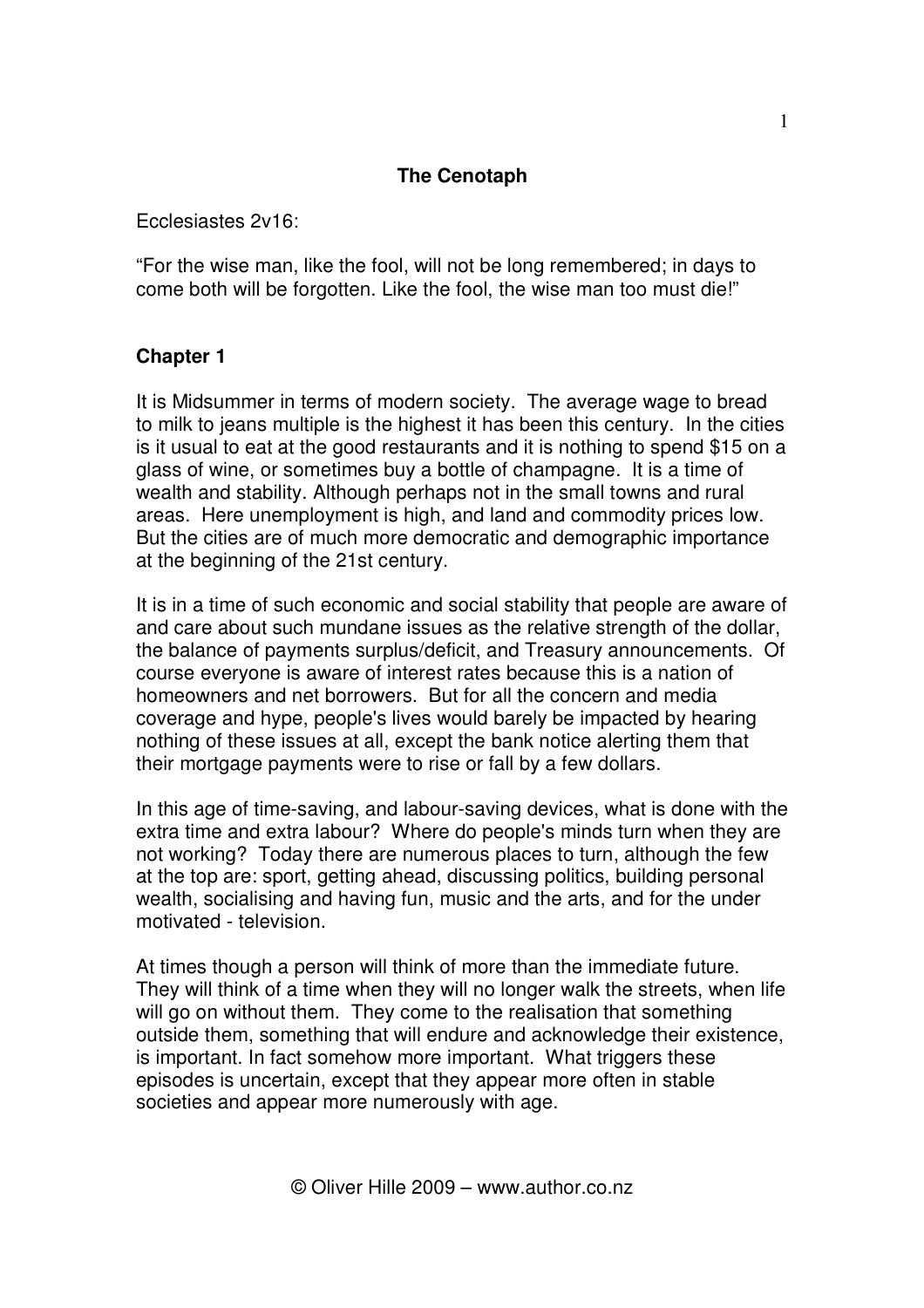The foetal stirrings of the realisation motivate graffiti for example. The feeling is reinforced when the graffiti artist walks by later and sees his handiwork, outside of him and seemingly permanent. The immature stages of this deeply embedded desire motivates property developers to build skyscrapers, authors to write, the forgotten to assassinate, and the talented to become stars. However, these achievements only generate a place in history, a reference point, a focus, a memory to others. Sometimes not even that.

All of these are mirages.

The actualisation of this deep desire has two levels of maturity: physical and spiritual. The only stage of maturity and fulfillment of the physical is the birth of a child. At a base level the genetic code of each parent is continued. But also the culture and personality of each parent is kneaded together, rolled out, and cut up like fresh bread dough where the experiences of life are added as ingredients and baked into new person. Each new generation takes a part of the old and preserves its existence and its genetic and cultural and personal uniqueness.

At another level there is a spiritual heart of every person. For many this heart is dormant and unknown. For some it is touched and explored but left untended. But those who seek will find, and for those who knock, the door will be opened to them. Their spirit begins to break the surface of consciousness like a germinating seed breaking the earth. The search may take many turns and many dead-ends, for there is a maturity of spirit as in everything else. But when the germinating seed breaks through into the light of the world, it begins to grow strongly, and towards the light. During the growth and maturity of the seed, a glimpse of eternity is caught and the realization is born that the spiritual development of themselves and others is the reason that the "future-desire" exists. They will realise that many millennia in the future the only impact their life will have had is the spiritual impact they and their descendants have made.

There is a name for the desire to be remembered, to have an impact on the future, to be more than a life lived and a life forgotten. That name is cenotaphism.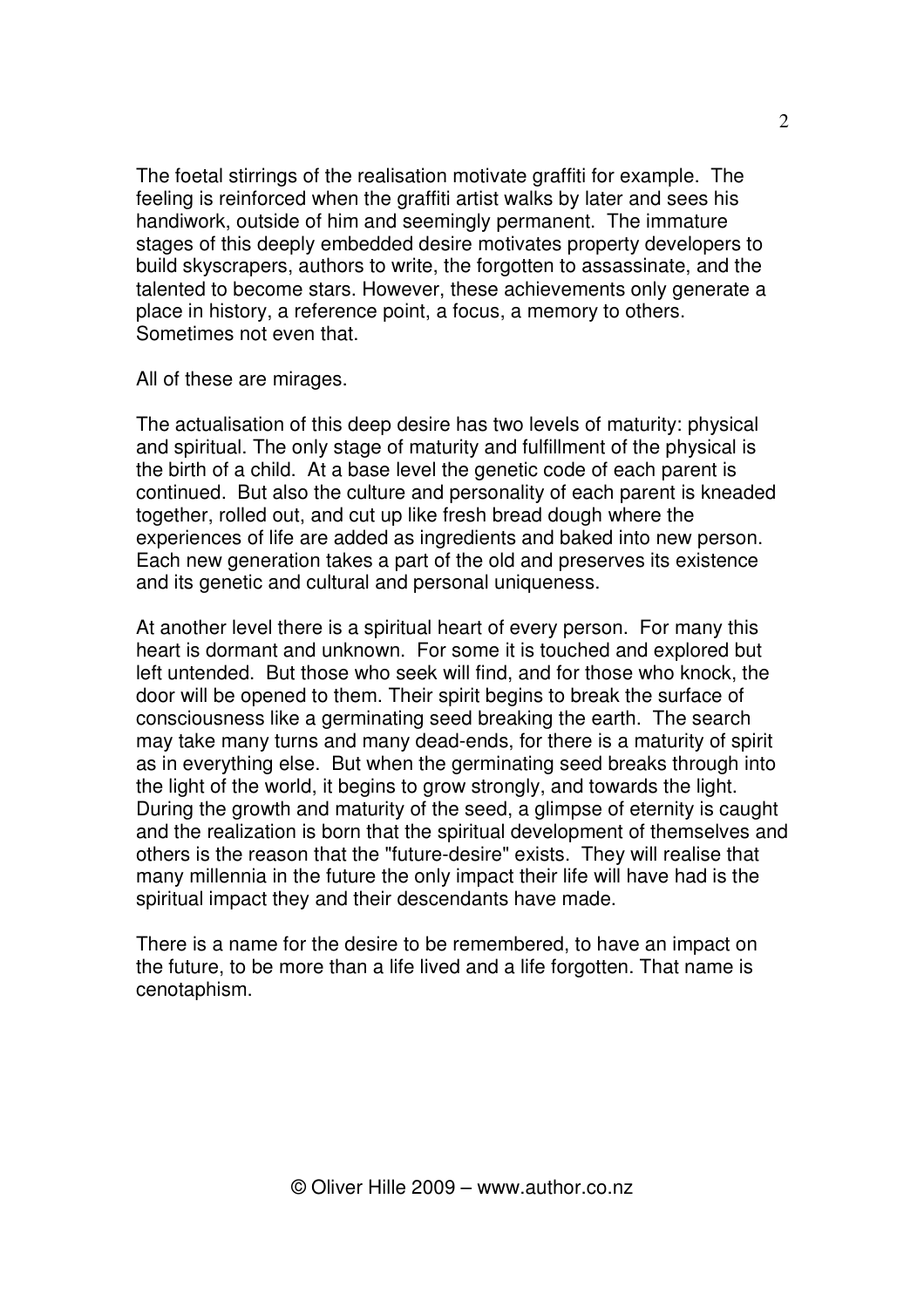## **Chapter 2**

Alexander worked in a large, vibrant and colourful office in the Wellington CBD. The accounting firm he worked for had a large vision, his colleagues were intelligent, motivated and vibrant. Colour flowed into his corner office from the blue waters of the harbour, the green hills around the harbour, and the bright Sunflower painting on the wall of his office.

From the outside his life looked ordered and settled. His future planned out and set within the tight boundaries of social norms. But let us look at his cenotaphic anatomy.

His spirit-heart is dark and cold. There are a couple of memories of Sunday School, and singing hymns, and a half forgotten memory of lying in the sun as a child and feeling a peaceful presence and talking to God. But there is no awakening, and no searching. When he occasionally turns his eyes there, there is an emptiness and a unfulfilled feeling and so he quickly turns away.

His mind-heart is different though. The desire to be more than he is, to be noticed, remembered, to go on beyond his years, is growing strong.

What was it that ignited the touch-paper of this desire? Perhaps it was age, and the approach to his 40<sup>th</sup> birthday. Perhaps it was his recent reading of Ghandi's autobiography, or some of the startling movies he had seen. Perhaps it was a rebellion against the orderliness and predictability of his life. Probably it was all of these mixed with other less recognisable stirrings.

Whether it was that the shackles of conformity were loosed from him, or that his willpower was so strong, is difficult to tell. What is certain though is that although hundreds of people across the country are going through similar crises and stirrings, it was Alexander who shut the door on the world he had known, and strode down the tangled and seldom trodden path of obeisance to cenotaphism.

On a crisp Spring morning Alexander gave notice and agreed to work the required month. He used his winding down time to sell his accumulated investments: shares and unit trusts, a rental property and his own house in Karori. He rang his solicitor and arranged all of the funds and a forestry investment he still held, to be placed into a family trust.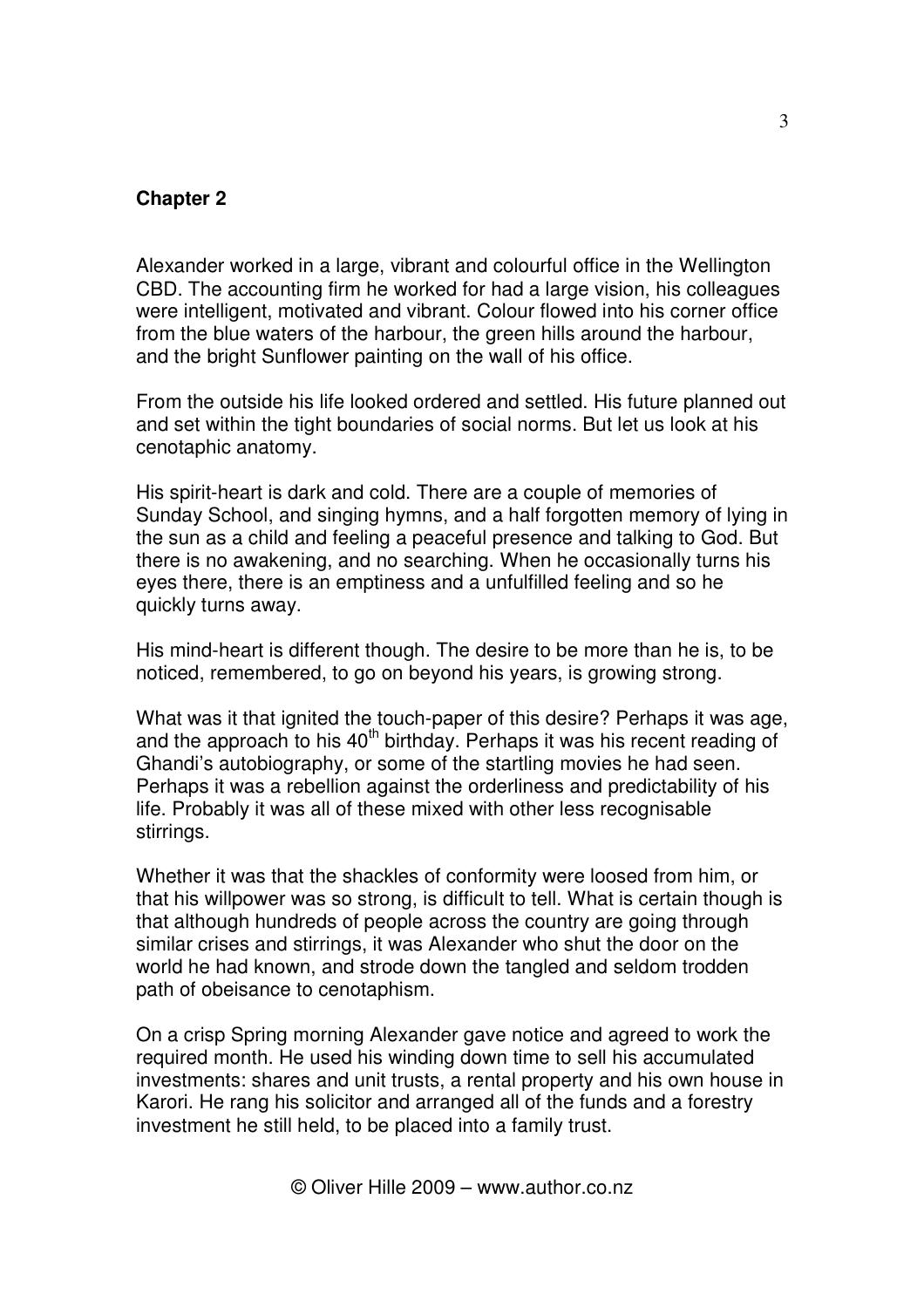He had successfully deflected the questions of friends and colleagues, but at his leaving party, he dropped a couple of comments about finding a lifestyle block and leaving city life behind. His aspirations were well understood, and more than a handful of his friends felt a little jealous. All said they would come to visit, and most of them meant it.

At sunrise the next morning, Alexander drove his fully laden four-wheel drive wagon to the ferry terminal and began his journey. Nine hours later, tired and hungry, he drove thru the gates of the Orchard House B&B in Lincoln, 19 kilometres outside of Christchurch. He walked down the road and had a steak at The Famous Grouse Hotel. Feeling full and satisfied, he went back to his room at the B&B and started reading "Practical Small Farming in New Zealand" by Trisha Fisk.

An excited feeling in his stomach woke Alexander at 6:15am. It was far too early to ring the agent so he went for a run through the country lanes and any nagging doubts about his decision were dispelled for good. He recharged his body with a hearty farmer's breakfast, cooked and served by the ample Mrs Larsen. Although her breakfast was excellent she had the annoying trait of assuming that because her guests decided to stay at a B&B they must therefore want trivial breakfast conversation.

"Up early were ya?" she said, chubby hand on flabby hips, a few feet from his table.

"Yes, couldn't sleep."

She waited expectantly and when the pause became uncomfortable Alexander said, "I'm looking at a property today."

"Ahh," a smile of glee that she has wrested some information from this tacit stranger, "looking at property are we."

He resisted the temptation to say, "Why have you got the day off?" but thought wisely that the wit would be lost on her.

"Yes, do you know Phillip Metcalf, he's an agent around here" he said. "Heard of him. Probably all right" she offered, as if he was asking for a resume.

"Could I use your phone to call him?" he asked.

She looked at him as if he'd invited her to nude mud-wrestle (an unfair match), and said with a sniff "It's not my policy but I suppose I could make an exception."

She brought him a cordless phone as if she had the local monopoly on them and watched him carefully to make sure he didn't make a toll call.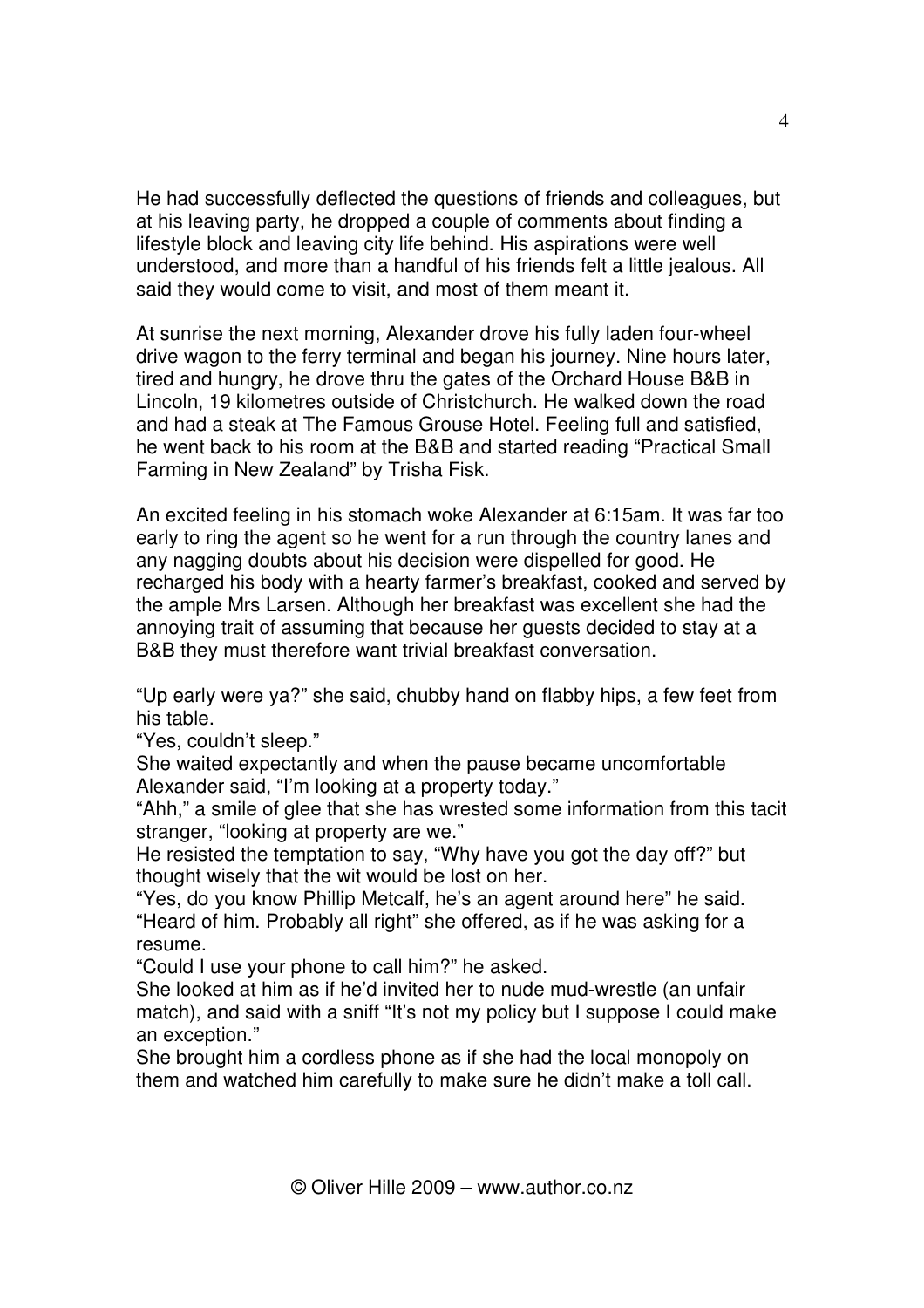His appointment organised, Alexander complimented Mrs Larsen's cooking and said he'd be back later.

Although he had seen photos of the property on the internet and talked to the agent at length, Alexander was in a state of excited anticipation as he followed the map the agent had faxed him. He passed the Moirs Lane and Collins Road, and made a couple of turns onto less travelled roads until he made the last turn onto a quiet country road where the only road markings were the dried splashings of cow-pats dropped by the cows sauntering between their field and the milking shed.

Metcalf was standing next to his ute at the gate of the property. His gumboots pulled up over his moleskins, and with a heavy green shirt that looked like it might have been ironed for a midweek appointment and worn every day since. He waved out to Alexander as he pulled up, and extended his hand as soon as Alexander got out of his car.

"Gidday! A good morning for it!" offered the agent.

"Yeah", said Alexander "nice and quite too, like you said. Let's have a look".

The farm was as good as he had imagined it would be. The five-bedroom farmhouse was full of character, and was big like only a farmhouse can be. Sure it needed a lot of work, but that was reflected in the price, which was comparatively low with the rural downturn. The two-bedroom cottage was better than he had expected, and the shearers' quarters, split into three separate units were quite suitable.

The agent insisted on driving Alexander around the whole farm so that he could view the 117 acres. Alexander had little interest in the land, but went along, and quite enjoyed it. He marvelled that he could sell a four bedroom family home in Wellington, and buy a 117 acre farm with three separate residences and a scattering of farm buildings to boot, and still have money left over. The accountant in him said that the trend must sooner or later reverse, and rural land close to cities must surely increase in value. But he wasn't here for investment purposes, well not that type of investment.

He took the agent's advice on what figure would purchase the property, and completed the sale and purchase agreement. 24 hours later the settlement date had been set for six weeks time and the deposit paid.

Alexander was busy in those six weeks. The vendors were happy to grant his request that he move in to the cottage the day after the deposit was paid. He started renovating it immediately.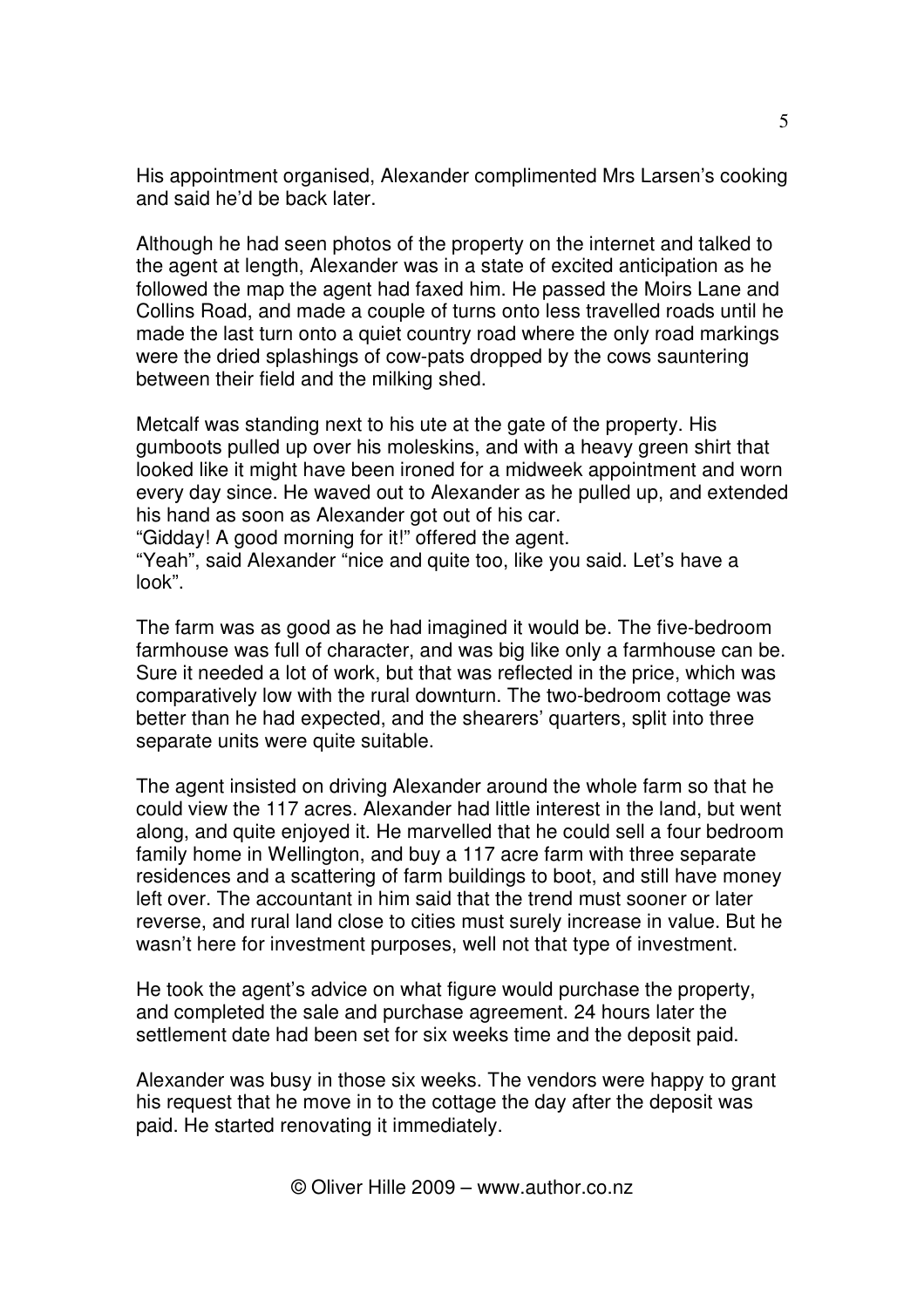Alexander had an architectural firm draw up plans for three more dwellings, in the style of shearers' quarters. He sent his application for building consent for the three more shearers quarters of three bedrooms each, to the Selwyn District Council. He was careful in his application not to state their purpose, and whether because of surprise or delight at some rural development in the area, the Council granted his application within a month.

Early on he visited his neighbours. He deliberately dressed like they did and spent some hours complimenting them on their farms and generally trying to make a good impression. He acted with the farming ignorance that came naturally, and tried to minimise the impression that he was a green townie. After he had dropped a few hints and deflected the questions about his plans, Alexander struck a deal with an adjoining farmer, Miles Norbury. Alexander would lease more or less 100 of his 117 acres to Norbury. In return, Norbury would pay all of Alexander's rates and in addition, would annually supply Alexander one beast and six hoggets, all butchered, packed and ready for the freezer. Both parties were extremely happy with the deal, and Alexander took a bottle of 30 year old Port to Norbury's farm the next evening, and they drank two third's of it while Norbury told Alexander the history of the area and of the community. After consuming several glasses of the Port, Norbury lapsed into farming tips and how Alexander could get the best yield from his land. After enduring a slurred diatribe on how he could improve his lambing percentages, Alexander thanked Norbury for the advice and drove back to the cottage. He felt so guilty about driving the six hundred metres somewhat under the influence, that he drove at 10kph with both windows down.

## **Chapter 3**

As Alexander sat on his veranda, a lazy warm nor-west wind disturbed his newspaper. He shook it back into its proper crease with a sharp movement of both hands, and kept on reading. The sounds of the builders hammering away on the new houses drifted up to him on the wind. He smiled to himself and unconsciously rubbed his mouth with his fingers. He found himself back in the personal column of The Press. It was too full of masseurs and escorts, and he certainly wasn't interested in that. He put the paper down on the veranda table and put the hot coffee pot on top of it. He fetched the note pad the real estate agent had given him, and wrote out his own personal ad: